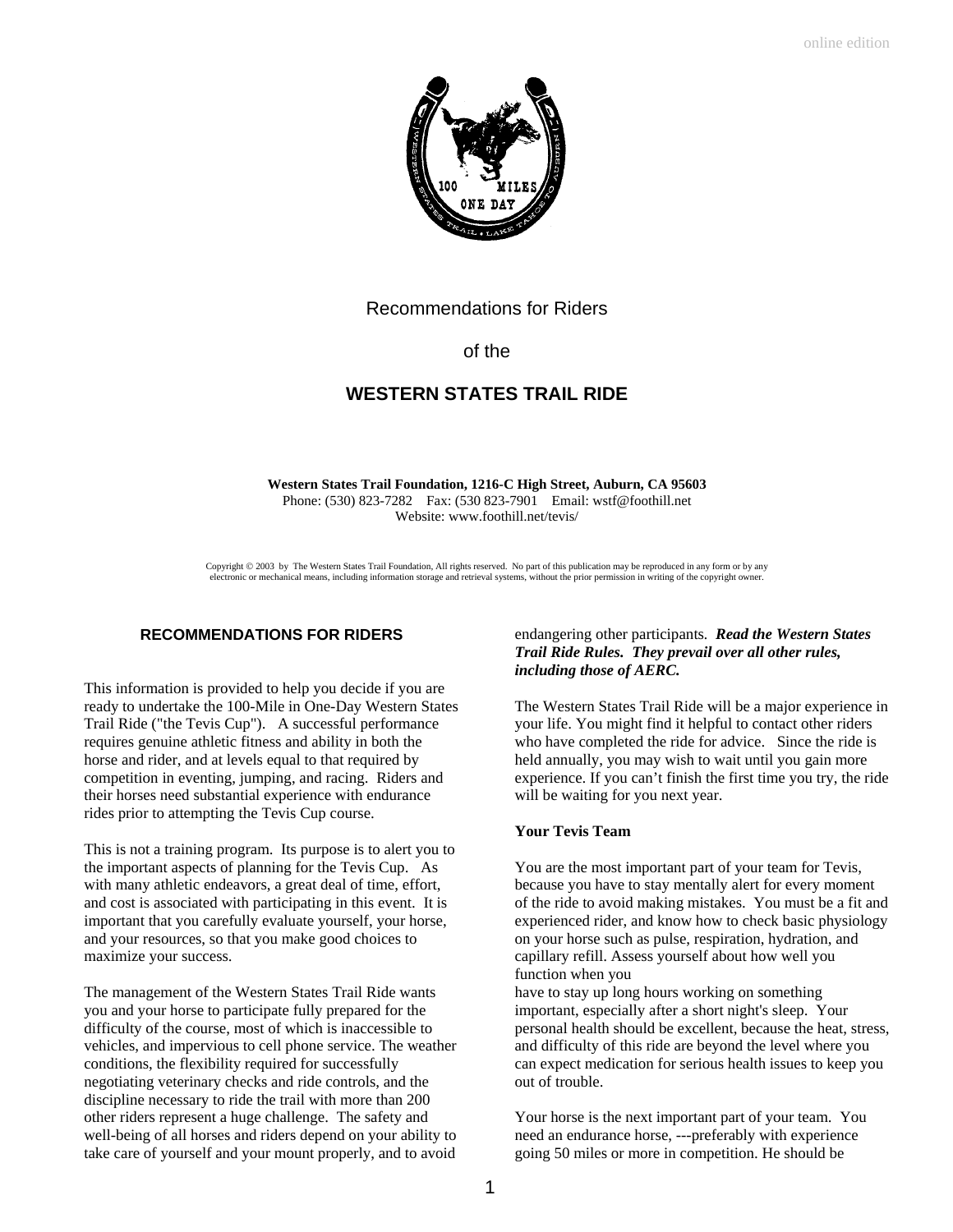genuinely sound to start training, and really sound before you load him in the trailer to take him to the ride. He doesn't have to be a Top Ten competitor to complete. Although Arabians are preferred for endurance, any sound horse or mule with endurance experience is a good prospect. Save yourself (and ride management) difficulty by taking a mount which is naturally strong. Don't take a horse which is the family's favorite pet, older than 18 or 19, or one that has had chronic colic or tie-up syndrome, colic surgery, thumping, or other metabolic and lameness problems. If you have the time and resources, get two horses ready, so you have an option if one of them fails during training.

You will want a support crew as part of your team. They can't get to you very often, but you'll welcome their presence at Robinson Flat and Foresthill, -the main vet checks. In some cases, with effort, they can meet you at a couple of other vet checks. For the most part, you are on your own. However, the vet checks are all stocked with feed, carrots and apples, plus food and drink for riders. Choose crew members who are patient and willing to follow the rules of the ride. Management is strict regarding where crews may be and how they behave. You don't want to be disqualified because they let your dog run loose or get in arguments with ride officials.

### **Training for Tevis**

The recommendations provided here assume that you have some experience with organized endurance rides. For example, you are a member of the American Endurance Ride Conference and receive their publications, you have successfully completed six or more 50-mile rides, and the horse you are planning to use on the Tevis Cup has completed 50-mile rides. Completions of 100-mile events are also good background. Or perhaps you ride competitive rides, and you have completed six or more 50-mile NATRC events. If you come from another country, equivalent experience with distance riding under the auspices of your own country's organization would be adequate. *If you and your horse don't have this much experience, it is highly recommended that you get it before you attempt this ride.* **You are required to have 150 miles of completion on rides 50 miles or longer in 2003, with higher requirements likely for future years.** The information below is presented as guidelines.

1. If you ride 50-mile rides and finish in the middle or higher and your horse isn't stressed at the end, you are probably ready to go. If you ride hard and finish Top Ten and the horse needs time off after the ride to regain strength and weight, you should consider slowing down a little until after Tevis so you come to the ride with a fresher mount. And, if you ride hard and finish Top Ten on Tevis your first time out, good show! However, most people who try to do that the first time don't finish. If you ride 50-mile rides and finish in the lower half of completers, you are at least half way there. You just need a little more fast work and a good sense of timing for the day of the ride.

2. You will not need to add much extra conditioning if you are regularly riding endurance rides with the horse you plan to bring. A sound horse can probably complete the Tevis Cup with no more than his normal conditioning schedule if he has completed five or six 50-milers in the spring. Of course, if you want ride for a top placing, you will have to set up a serious schedule with timed routes to build up your horse. This approach will put on more wear and tear, which can leave him lame or tired before the ride. So be careful. A highly experienced horse, or one which has done the ride before, can be tuned up for a few weeks and taken through quite successfully. The trick is to do your conditioning in a manner, which doesn't use up your horse before the ride.

3. The Tevis Cup will be more than doing two 50-milers back to back. It's a long and difficult trail. You won't have much time to walk. With 24 hours to complete the ride (including the vet checks), you will have to trot a lot to make up for slower work such as climbing out of the canyons. Most of the ride is on trail rather than road. Your horse will have tired periods when it's best to slow down for a while. Amazingly, horses usually recover after going at a slower pace and can move out again after a rest. However, you have to learn the signals your own horse gives you when he needs a break.

4. Work on timing when you are conditioning or riding other rides. Getting through the Tevis Cup involves a lot of careful time management. The cut-offs are much closer to actual riding time into the vet checks than on other rides. If you are used to coming in two hours ahead of the cut-off, you must not panic and ride too fast when you discover you are traveling in the last available hour.

5. If you don't get off much on rides, now is a good time to start practicing. Get in shape by jogging or hiking. Teach your horse not to step on you or crowd you when you lead him on the trail. Teach him to tail up hills ahead of you. If you get off and tail up the canyons, he'll be a lot less tired. However, the canyons on the Tevis Cup are steep and long, and you will have to be in shape to do them on foot. Conditioning yourself as much as possible also helps you ride better and last longer. Getting off and walking, even for a very short time, is good for you as well as your horse. If you hurt when you ride a long time, use some Tylenol or Ibuprofen. Your horse will suffer if you ride badly because you are painful.

6. If you haven't ridden your horse at night, do it at home often so you are both used to trotting along on trails in the dark. In spite of the "riding moon" dates used for the Tevis Cup, much of the course is in thick forest. The moon doesn't shine through very well, and it makes deceptive shadows on the trail. That won't bother your horse, but *you* need to be used to the reduced visibility. Practicing ahead of time will also help you train yourself to let the horse make the decisions on the location of the trail. Your horse doesn't want to fall off a steep trail either, and he can see better than you can at night. You must allow him to determine the direction to go or run the risk of steering him over a cliff, with possibly deadly consequences.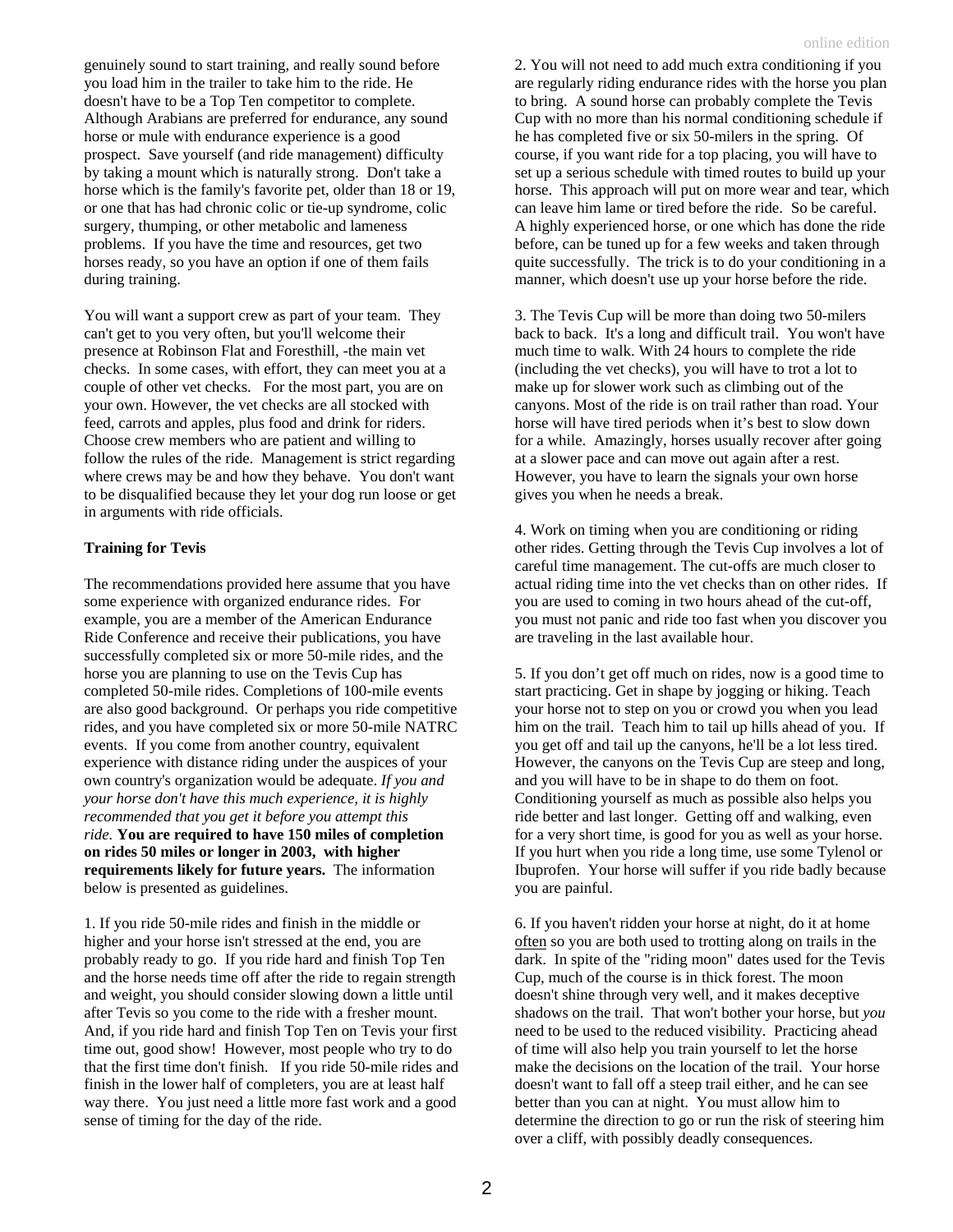8. Don't work your horse really hard for a couple of weeks before the ride.

Just keep him limber, sound, and happy with shorter workouts. Let his

reserve strength build up for the task. Bring him with new shoes or Easyboots. Pad him for rocky trails if he needs it, and is accustomed to pads.

#### **Getting a Preview of the Course**

How do you know what you will face? Start by contacting the Western States Trail Foundation or going on the website ahead of time to obtain a map of the trail and a copy of *The Western States Trail Guide.* You can expand your knowledge of the terrain with local Forestry maps and Geological Survey Maps. If possible, drive into some of the accessible trail areas and look at them. Become familiar with the distances and major landmarks of the ride *before the ride* so you know where they are during briefings.

Often the Western States Trail Foundation and others hold clinics, and have "fun rides" over part of the trail. They are very worthwhile if you can take the time to attend, and can dramatically increase your odds of finishing the ride the first time out.

One successful and enjoyable approach to completion involves riding the last part of the course ahead of time. Actually, it's your horse, which needs to see and experience the route so you can rely on him a little more to make the right decisions. Riding the whole trail isn't very workable because it usually isn't entirely open until shortly before the ride. Try to make a trip with your horse and ride the section from Michigan Bluff to the Auburn Fairgrounds in the daylight, about three weeks before the ride. (This is the part of the course you will be doing late and at night during the ride itself.) It will take you all day, so start early and take someone along who is willing to move your rig from Michigan Bluff back to the fairgrounds. To make it easier and shorter, you can start at Foresthill where there is plenty of parking. The course is usually marked, especially if you go after the Western States Run. It's best if you can hook up with someone who knows the trail and is willing to point out landmarks. Also, it's much more fun to ride in a group. Weekends and holidays there will be other recreational users around. Don't try to go too early in the summer because the river will be too high to cross. If the river is high, you can ride from Michigan Bluff to the river crossing, then return to Francisco's (one of the later vet checks) and ride to Drivers Flat (next to the Auburn-Foresthill highway) to be picked up with a trailer. Then the

next day you can ride from the Auburn Fairgrounds backward to the river crossing, and turn around and go back to the fairgrounds. You can usually get the latest information on conditions from the website for the ride.

#### **Equipment Considerations**

Assemble your equipment well ahead of the ride. You definitely need a breast collar or breastplate. Martingaletype breastplates that do not inhibit the movement of your horse's shoulders or strain against his windpipe work best. You might use a crupper for downhill, especially if your horse does not have prominent withers. Parts of the course are very steep. Carry at two bottles of drinking water and some nutrition bars. Include a sharp knife or trail tool, an extra stirrup leather, an Easyboot (fitted to your horse), vet wrap, aspirin, Tylenol, or Ibuprofen. Some electrical tape, shoelaces, and about a foot of thin wire will fix almost anything temporarily. Add sunscreen, horse electrolyte, and bug repellent. At Foresthill, pick up a windbreaker and small flashlight. You can tape glow-bars to your horse's breast collar during the Foresthill vet check to have low light in front of you on the trail. A scoop for water from which your horse is trained to drink is very useful. Take long reins so you can keep hold of your horse if you tail him up the canyons. Wear a good helmet, adjusted properly. Safety stirrups or breakaway stirrups are recommended. Your equipment should be clean and in good repair, so it won't fall apart under stress.

Have at least \$ 20 with you, and something like business cards with your name and phone number. Carry a concise list of personal medications and allergies. You may need to pay a veterinarian for service, or give someone identification with which to contact you. Also, you should offer the driver a contribution for gas if your horse needs to be trailered out.

Wear the clothing you normally use for endurance riding, and note that you will have long hours in the sun. The trail is very dusty in places, especially in the first 35 miles. Many riders wear tight fitting goggles and use masks or bandanas in the dust. You and your horse will probably want to get drenched in some of the streams during the heat of the day. A full change of clothing is often welcome in the Robinson Flat and Foresthill vet checks. This ride also has lots of spectators and reporters with cameras. Wear your spiffy duds so you'll look good in the newspaper!

Whatever equipment and clothing you use, make sure you have used it all before, and all of it together. There will be enough to worry about on the trail without adding a scratchy pair of pants or a poorly adjusted bridle.

For the vet checks where your crew can meet you, have a kit for tack repair, replacement items such as interference boots, stirrup leathers, water scoops, a change of clothing, and first aid materials. Normal supplies for crewing such as feed for your horse, buckets, brushes, towels, a cooler, etc. should be included. Your favorite ride food and drink should be brought in, along with electrolytes and ice for you and your horse. Chairs and a small tarp are nice. Since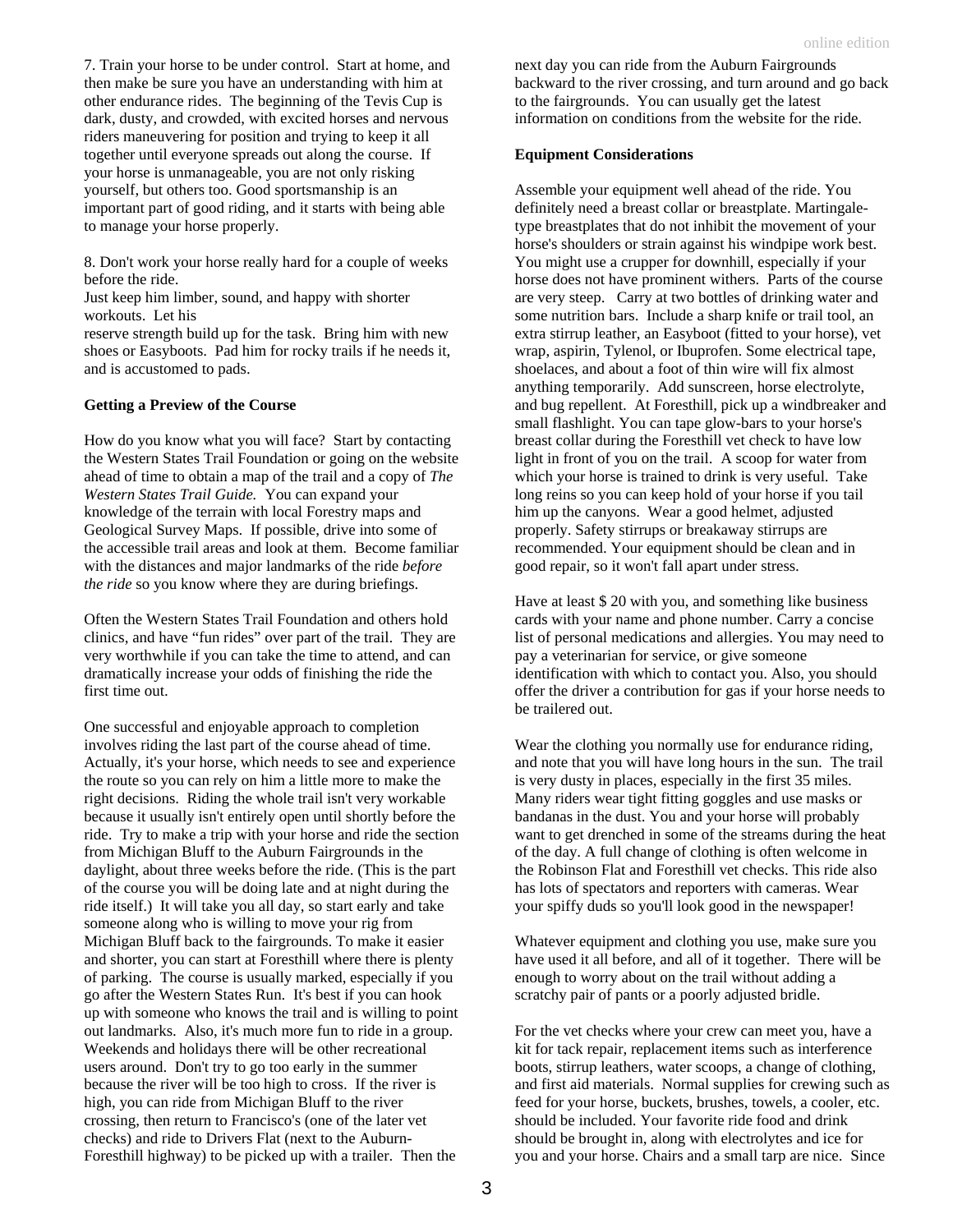it's often a long way from the parking area to the crewing area, many crews use a cart or wheelbarrow. Arrange all this gear ahead in compact form. Your crew may have to meet you quite far from your rig and not be able to bring you an entire truckload of stuff.

Although most vet checks where crews can attend are on paved roads, your truck and trailer must be in good condition. There are steep grades into the base camp. Roads can be dusty and rough, with traffic delays. Someone in your crew should be experienced driving your rig so it can be maneuvered well in tight places. Plan to have them leave the trailer either at the Foresthill vet check or the Gold Country Fairgrounds in Auburn during the ride. It's too crowded in other spots, and the Tevis Cup has trailers available in case your horse is pulled and needs a ride out (usually to Foresthill or Auburn).

#### **Junior Riders and Sponsors**

The minimum age for a junior rider to participate in the Tevis Cup is 12 years old, and participants are considered junior riders through age 17. A junior must be sponsored at all times during the event by another entered rider at least 21 years of age, and must be wearing an approved helmet. The junior should be an experienced endurance rider on an experienced horse. This ride is just too difficult for youngsters who are not already in good physical shape and excellent in their horsemanship.

The rules for junior riders and their sponsors are strictly enforced at the Tevis Cup for the safety of all involved. Be sure you are familiar with them before including a junior rider in your plans. If you plan to send a junior with another rider, be absolutely certain that person understands all the rules, and is willing to sacrifice his or her completion to conform to them. If you are sponsoring a junior rider who is pulled at a vet check, you will have to end your own ride and retain responsibility for the junior and his or her horse unless you have your crew there to take over. The junior rider must be self-sufficient in carrying his own rider cards, water, equipment, food, jacket, watch, flashlight, money, and Tylenol. If he or she is passed on to another sponsor for any reason, that person cannot be expected to share supplies. Even experienced junior riders can become very tired. Sponsors have to be prepared to provide extra moral support and assistance if necessary. Unless you have ridden the Tevis Cup already, it is not advisable to take on the task of sponsoring a junior unless you and the junior are highly experienced endurance riders, and have ridden together before.

#### **Pointers for the Day of the Ride**

*Don't forget to enjoy the beauty of the trail!*

1. Tell your crew to get to Robinson Flat (the first check) at least two hours before they expect you because traffic and parking cause big delays.

- 2. Wear a watch you can see in the dark. Write your cutoff times big on a card so you can see them.
- 3. Wear a helmet. Remove it if you get off to hike or run. You lose a lot of heat through your head. *You can skip the helmet, but someday you're likely to fall on your head and scatter your mind.*
- 4. Eat well and drink well all day to keep your energy level and hydration good so you stay alert.
- 5. Don't start early in the pack unless you are really racing.
- 6. The course is well marked, but watch carefully for turns. Don't lose time getting lost.
- 7. Leave major vet checks promptly. Don't waste your riding time.
- 8. Ride your own ride. Don't ride faster than your horse can handle in order to be with another rider or two hours ahead of the cut-offs.
- 9. Get off and lead at bridges, pavement, etc. and scary places, especially in the beginning if you have an excitable horse. Don't take chances if your horse is too exuberant or frightened.
- 10. Stay on the trail. The low brush can puncture joints. If you stop or pull over, do it in a clear area. At night, check with a flashlight before you pull off to the side because trimmed brush can leave dangerous stubs at the edge of the trail.
- 11. Watch for tree limbs, especially during the first three hours. Sometimes your helmet brim obscures your ability to see them and management can't cut them in some areas.
- 12. When you get to the top of the mountain after High Camp and turn onto the trail past Watson's Monument, the wilderness area is the worst footing on the ride with a couple of miles of sharp granite boulders set in chocolate pudding mud. You risk injury if you ride fast in there.
- 13. Be careful with cold drinking water for horses, especially in Red Star Ridge. Get away from water sources if your horse isn't drinking, and let others in. Don't sponge from troughs or standing water. If your horse is slow about drinking, carry a portable bucket or scoop so you can get a quick supply and leave the immediate watering area with it.
- 14. Go up Cougar Rock with determination and be prepared to pull your horse to the right if he tries to turn around or go to the left. Keep contact on your horse's mouth and get after him hard if he hesitates, and push him over the top. Most problems happen because the rider is not aggressive enough, or is not giving sufficient direction to the horse halfway up.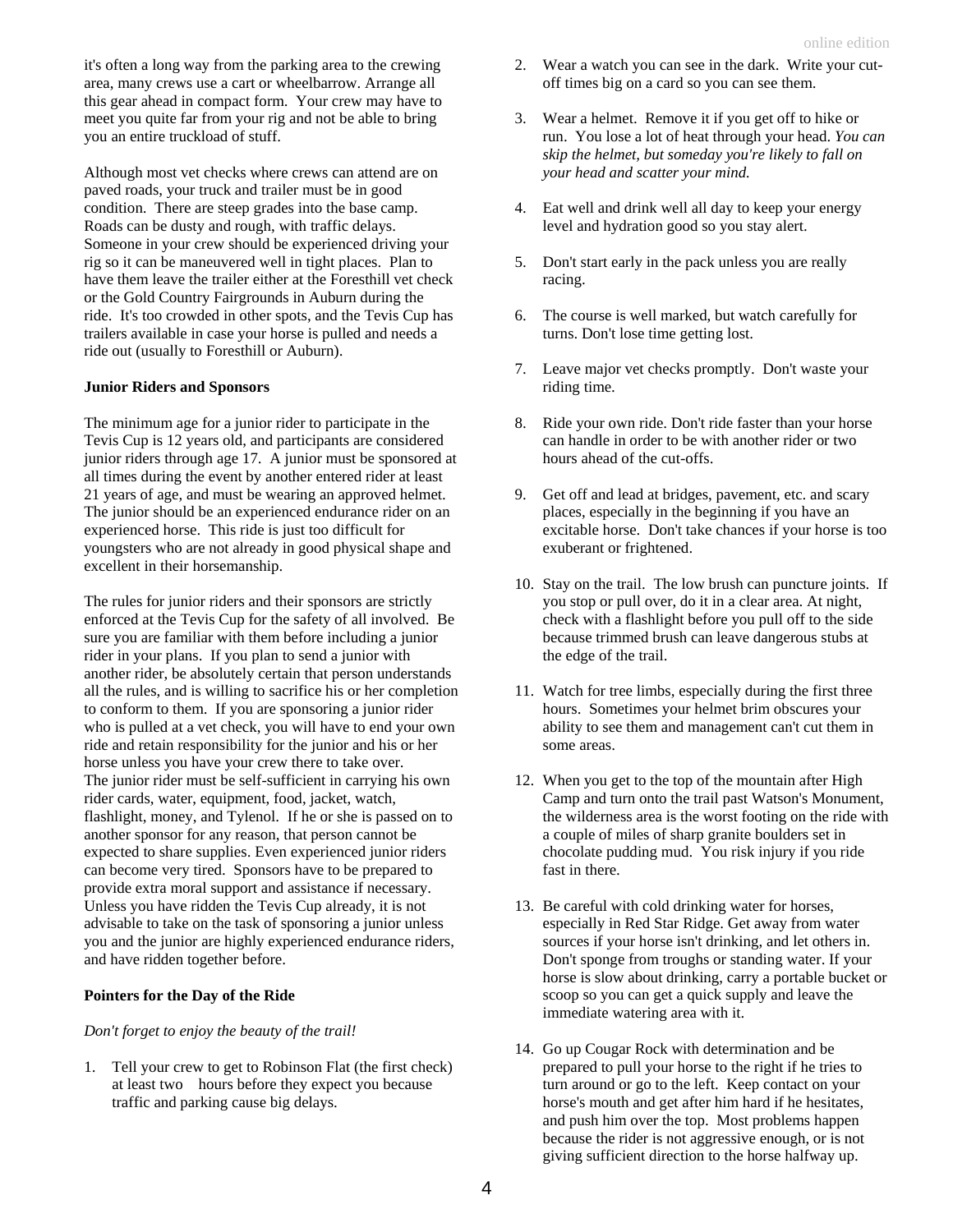Many horses are confused about where to go. If you are a big rider with a small horse, have a horse with stifle problems, or you have a horse with a history of wheeling around and not going up steep places, use the bypass or get off and lead.

- 15. Most horses are a little confused on the "swinging bridge." You might want to lead across. It swings more with other horses on it, so try to use it when it's empty or only has one or two others already crossing.
- 16. Hiking up the canyons will rest your horse and improve his pulse rate for the next vet check. Any time you can get off, even for a few minutes, you help your horse and stretch your own muscles.
- 17. The pavement areas in Foresthill are slick and traffic is not forgiving. Be very careful and walk your horse or get off and give him a break there.
- 18. Don't worry about crossing the river or No Hands Bridge. The river flow is lowered for the ride, and No Hands Bridge actually has rails along the sides.
- 19. Keep the flashlight where you can use it to check trail markings or the condition of the trail if you need to pass. If you must ride with your light on, point it down your leg to the ground. The aura will provide the needed illumination, and it won't be flashing around bugging your horse, other horses, and other riders.
- 20. Passing can be a problem especially at night when everyone is tired. If riders want to pass you, make a genuine and effective effort to let them get by. On switchbacks, there is often plenty of room for you to stop and let a rider pass. Don't be surprised if someone pushes on past you in a place you consider dangerous because you were not immediately helpful about letting the rider by. It's easy to get stuck in or behind a slow group, and you can't assume you'll finish in time if you follow it. It's your right to go at your own speed. Ask the riders to help you get past, and do get past *safely.*
- 21. If your horse is tired, slow down. If your horse is in trouble, stop and send word ahead with another rider. Don't try to get to the next vet check if you have a severe problem. It isn't a tragedy if you have to wait under a tree with your horse for six hours until management is able to get to you, and it will be better for your horse. *This ride has highly trained drag riders and good communications on all sections to help you out. However, you should be prepared for a long wait in any case.*
- 22. If you think your horse has a problem, talk to the vets but don't talk them into pulling him unnecessarily. If you believe your horse has metabolic issues, consult the vets as soon as possible, giving them all the information you can about his symptoms. *You know your horse best. If he's in trouble, withdraw him from the ride*.

23. While you are out there, be sure to let all the wonderful ride officials and volunteers know how much you appreciate them. When you get your buckle on Sunday, don't forget all the helpful things done for each and every rider during your special journey to Auburn.

#### **After your ride**

Your horse needs careful attention for a couple of hours. A trusted crew member can take over, but most riders prefer to monitor their own mounts. If your horse is hot from racing in, he'll need to be cooled out properly. Often it's breezy at night, and a light stable sheet can help prevent stiffness.

Most horses are very hungry at the end of the ride because there is little time to eat in the vet checks. While you are doing your aftercare, let him eat. Walking him a few minutes every now and then helps, although if he's sleeping, don't wake him. If a horse is going to have a problem at the end of the ride, he will usually do it within 90 minutes. There are vets on the grounds to help you. Two hours after you finish, if he's doing fine, you can safely leave him with plenty of clean water, feed, and a little fly repellent. Check back in a couple of hours and take him for a walk.

If you don't finish, your horse's needs may be even more important. If your horse has metabolic problems but is not sick enough to be kept with the ride's treatment center, follow directions given to you by the ride veterinarians about care. He still did his best for you, so keep him comfortable. and monitor his condition. If he was pulled for lameness, you will again want to follow the suggestions of the veterinarians, and watch for signs of other problems. Since you are not allowed to remove your horse from the control of the ride even if you are pulled or you withdraw, your horse should be returned to the fairgrounds from where you were pulled or withdrew when possible. Although you may leave when released by the veterinarians, it is fun and educational to watch the finishers as they arrive, observe the Haggin Cup judging, and attend the awards celebration. After all, when the ride is over, whether you go part of the way, or you are returning home with a new buckle for going 100 successful miles, the next day is your first day to get ready for next year's ride!

#### **Questions?**

You are welcome to contact the Western States Trail Foundation and visit the website for more information. Although the Tevis Cup is the highlight of Foundation's year, there are related historical, educational, and social activities about the ride, the Gold Country, and the preservation of the route. They are fun and they help you appreciate this valuable and beautiful trail, and the tremendous achievement of riding it successfully.